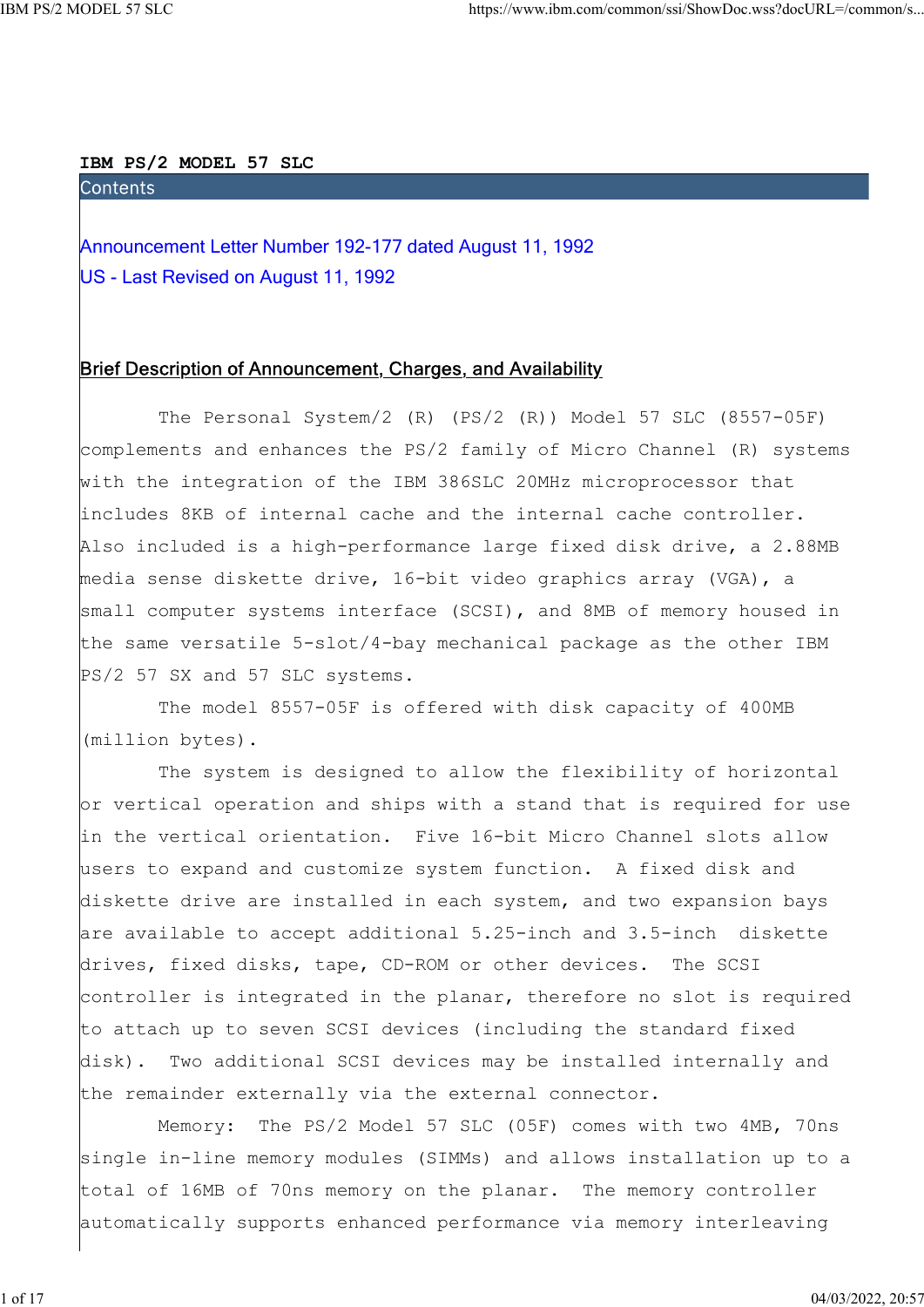with appropriate memory configurations. The standard video for the PS/2 Model 57 SLC (05F) is 16-bit VGA. The IBM PS/2 Model 57 SLC supports the IBM Enhanced Keyboard (101-key), Space Saving Keyboard (84-key) or the IBM Host Connected Keyboard (122-key) and a variety of languages. The keyboard selection can only be specified in new equipment orders and cannot be ordered separately for on-order or installed equipment. Planned Availability Date: August 11, 1992. (R) Registered trademark of International Business Machines Corporation. IN BRIEF . . . o IBM exclusive 386SLC processor with 8KB of internal cache memory and internal cache controller o 8MB standard memory expandable to 16MB on the system board o Easier system installation (preinstalled operating system) o Matching industry leadership operating system (OS/2) and processor (IBM 386 SLC) o Increased capacity 2.88MB diskette drive with media sense, providing read/write capability for 720KB, 1.44MB and 2.88MB diskettes o 16-bit VGA graphics o Configuration and expansion flexibility with five Micro Channel slots and two 5.25-inch bays o Choice of vertical or horizontal orientation to maximize end-user space utilization Customer Letter Section DESCRIPTION BUSINESS SOLUTIONS The PS/2 Model 57 SLC (05F) supports the customer's business objectives by providing the processor, graphics performance, large fixed disk space and ample standard memory required by many users. The Micro Channel architecture offers a fast, efficient and reliable data flow with a large selection of optional adapters. The PS/2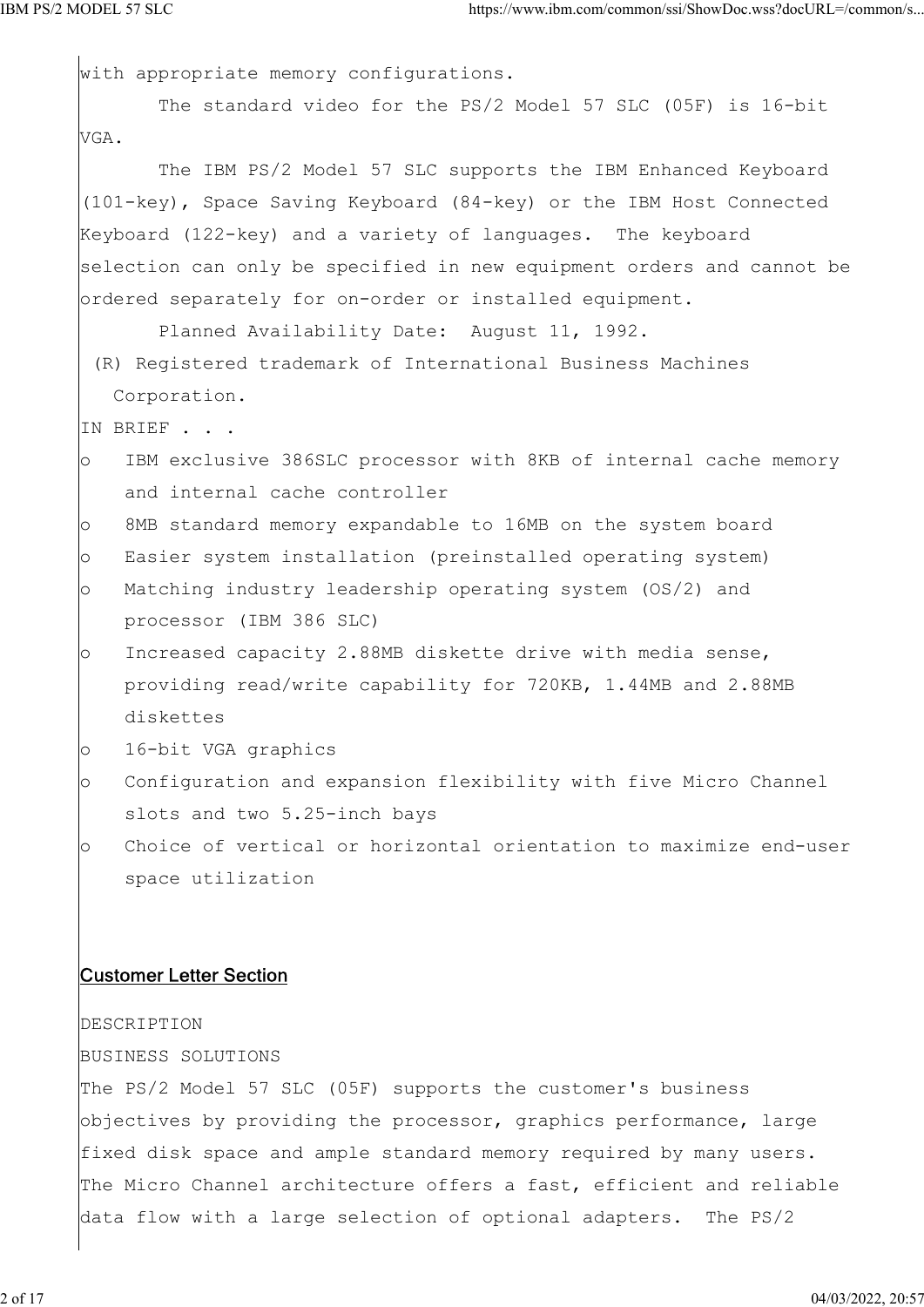Model 57 SLC (05F), with its optional features and compatible operating systems and applications, provides a solution for a wide range of applications. Along with other systems of the PS/2 family, it can provide a total stand-alone or network system solution.

 The integrity and availability of OS/2 Version 2.0 makes it the ideal platform for desktop, networking, communications and multimedia solutions. The predictable performance, transparent LAN access and background processing make it the true integrating platform for desktop productivity. The preinstalled OS/2 Version 2.0 and large high-performance fixed disk of the PS/2 Model 57 SLC (05F) provides a superior solution for small, medium and large enterprise businesses.

#### INVESTMENT PROTECTION

The high degree of compatibility between the Model 57 SLC and other PS/2 devices protects the investment the customer has made in PS/2 hardware and software. An extensive list of Micro Channel options is supported. The system may be upgraded with the addition of up to five adapters and two internal I/O devices. Up to seven SCSI devices can be attached, three internally and four externally.

 The PS/2 Model 57 SLC (05F) system can be upgraded by adding the IBM PS/2 486SLC2 Processor Upgrade (#2310, 32G3672) announced last June. This upgrade will be available on September 22, 1992. The faster processor upgrade will provide investment protection for the PS/2 Model 57 SLC (05F) system.

### GROWTH ENABLEMENT

The PS/2 Model 57 SLC supports application development and growth through expansion features. The standard system memory may be expanded to 16MB on the system board. Five available 16-bit Micro Channel slots allow the addition of options for additional applications. Two available direct access storage devices (DASD) bays provide for the addition of 3.5-inch and 5.25-inch DASD devices (for example fixed disks, diskette drives, tape drives and CD-ROM).

 Preinstalled OS/2 2.0 provides the application developer a platform that will support new, 32-bit applications, and open new computing horizons such as object oriented programming and multimedia. In addition, OS/2 2.0 supports 16MB of addressability of the Model 57 SLC.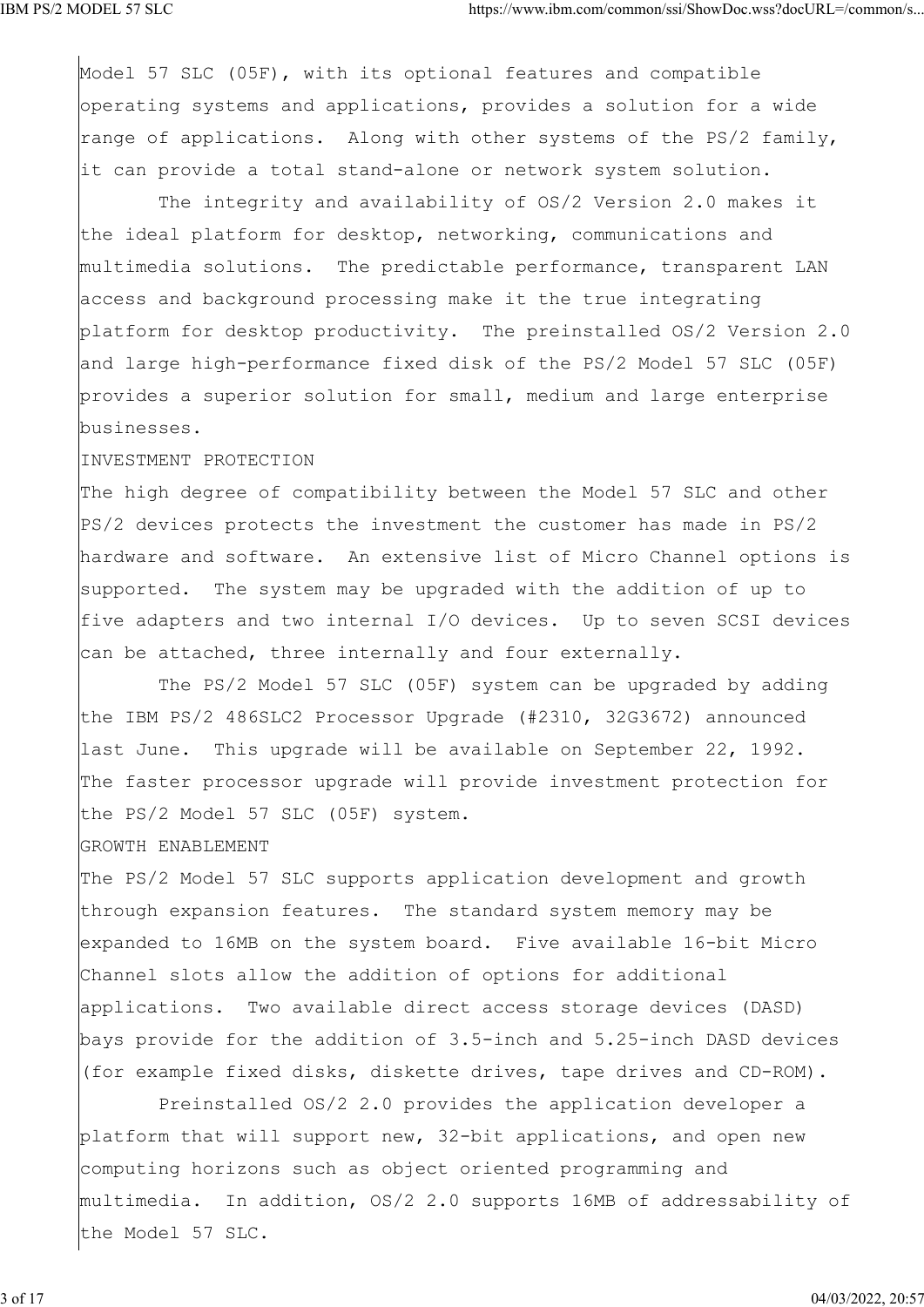USER PRODUCTIVITY The PS/2 Model 57 SLC (05F) increases user productivity by providing: o A 20MHz 80386SLC microprocessor for improved computing performance o Enhanced VGA graphics for faster display of information o A 2.88MB diskette drive with media sense that allows for more data to be stored on fewer diskettes o Many standard features such as: Keyboard port and keyboard Pointing device port - VGA port - Serial port - Parallel port - SCSI port. The system is easily installed in the horizontal or vertical orientation using the vertical stand supplied with the system. OS/2 2.0 improves user productivity by integrating most DOS, Windows (5), 16-bit  $OS/2$ , and 32-bit  $OS/2$  applications on a single, graphical, object oriented workplace, the OS/2 desktop. Preinstalled OS/2 further enhances productivity by providing a fully configured, ready-to-go system when powered on, along with features that enable the user to manage system configuration easily. (5) Trademark of Microsoft Corporation. SYSTEM MANAGEMENT Preinstalled OS/2 manages memory, hardware devices, programs, and

data files to benefit all programs running on the system. OS/2 allows a mixed set of applications -- DOS, Windows, 16-bit OS/2, or 32-bit  $OS/2$  -- to share printers and other devices, data, memory, processor and the display. It maintains a system and applications environment, and is designed to protect user and system programs and data. This integrity makes OS/2 2.0 the ideal platform for desktop, networking, communications, and multimedia solutions. PRODUCT POSITIONING

The PS/2 Model 57 SLC (05F) is well suited to customers who require high-end 386SX performance, industry standard graphics and significant expansion capabilities in a desktop system. The PS/2 Model 57 SLC (05F) will be attractive to customers who place high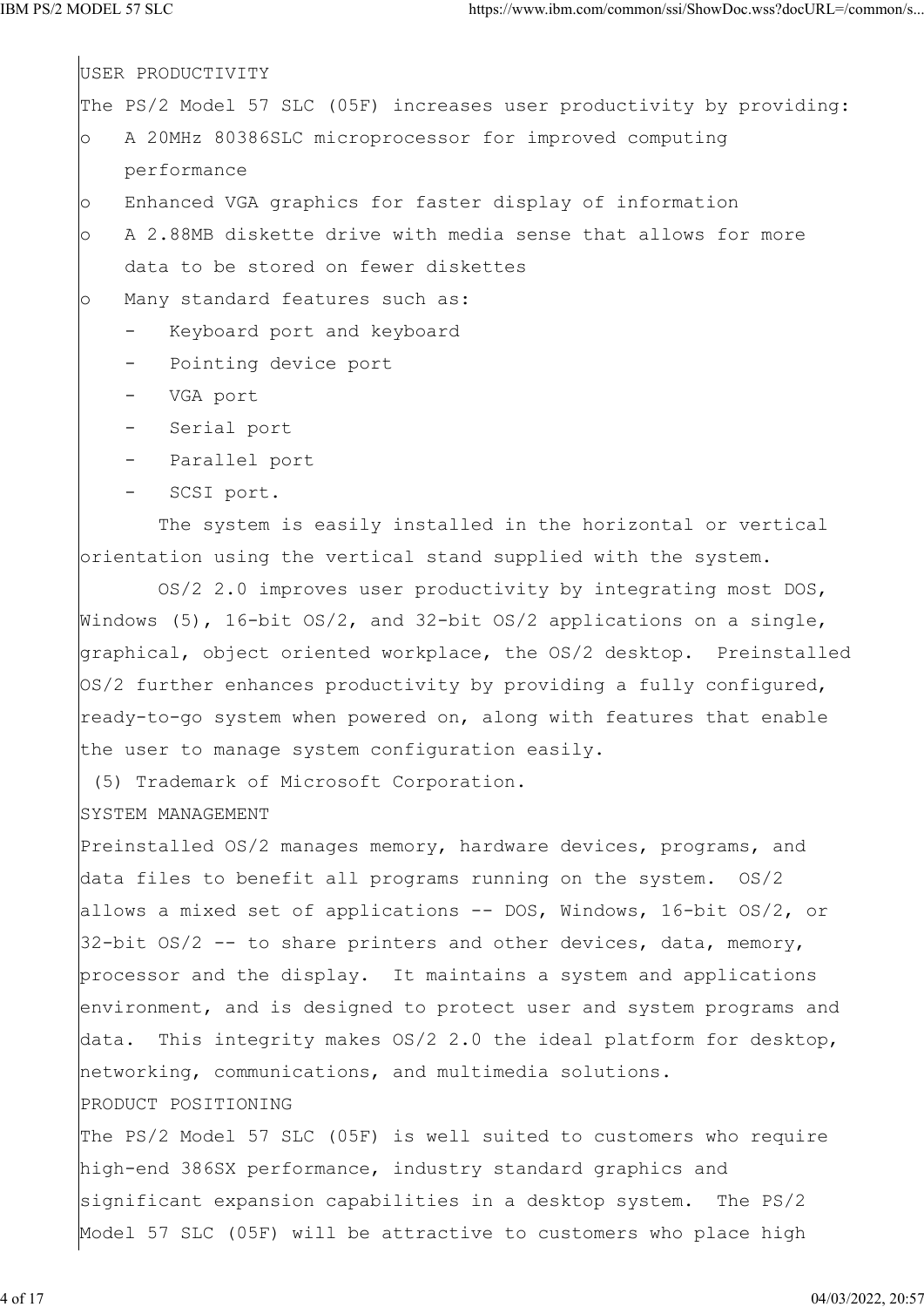value on investment protection, quality workmanship, flexible expansion and physical orientation. The ability to operate the PS/2 Model 57 SLC (05F) in both a vertical and horizontal orientation allows end users to make more efficient use of space. Customers may be found in small, medium and large companies. PUBLICATIONS The Quick Reference Manual (S92F-1676, 04G3382) publication is shipped with the product. Additional copies are available immediately. The following publications are available immediately. To order, contact your IBM representative. ORDER PART TITLE NUMBER NUMBER Quick Reference Manual S92F-1676 04G3382 Hardware Maintenance Library S92F-1680 04G3385 Includes: Hardware Maintenance Reference Pamphlet Hardware Maintenance Service Pamphlet Reference Diskette BIOS Technical Reference S04G-3283 04G3283 Interface Technical Reference System Specific S84F-9807 84F9807 Architectures S84F-9808 84F9808 Common Interfaces S84F-9809 84F9809 Architectures Update S04G-3282 04G3282 Common Interfaces Update S04G-3281 04G3281 System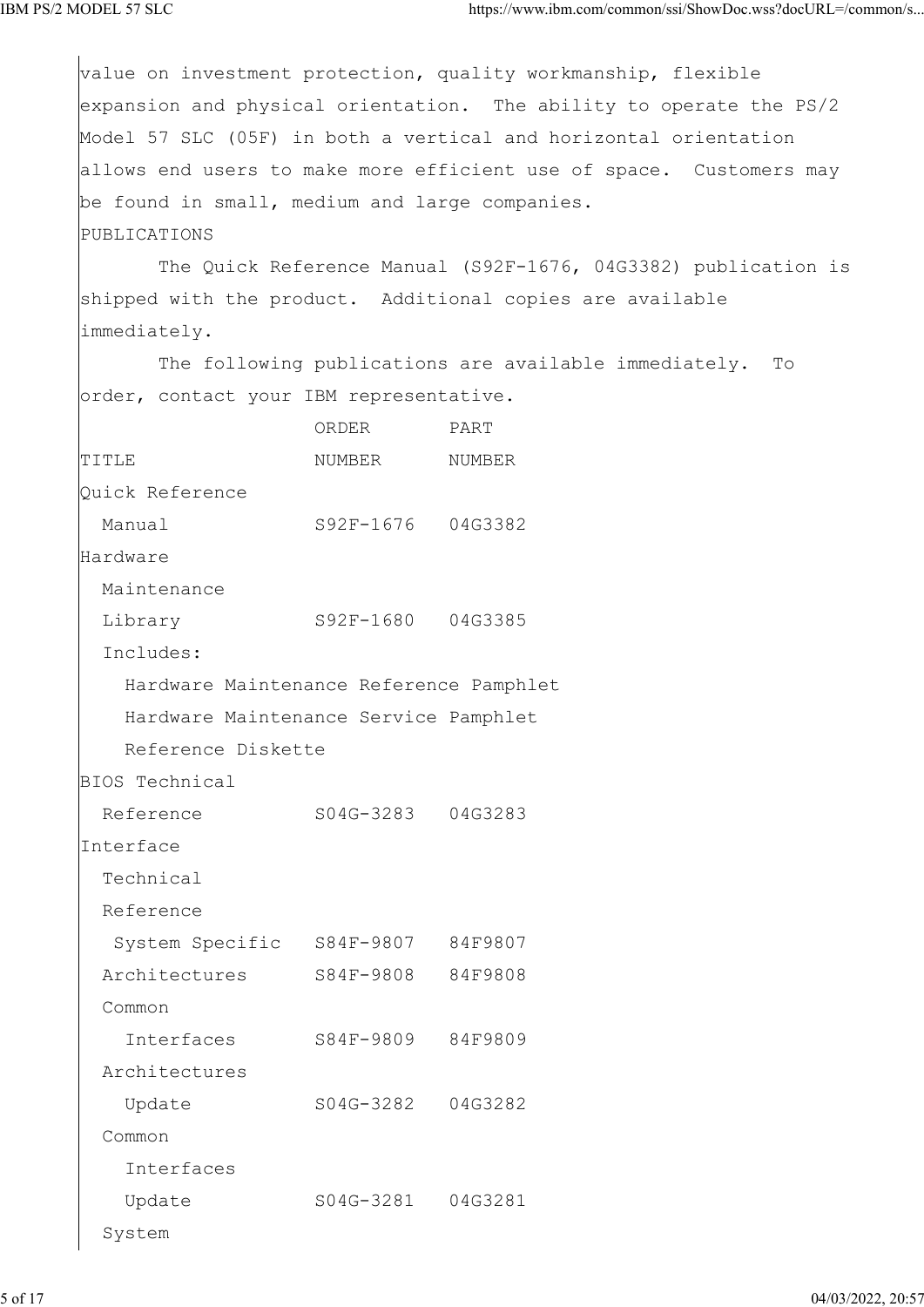Specific

## Update S10G-6463 10G6463

 The System Library Subscription Service (SLSS) is available. DISPLAYABLE SOFTCOPY PUBLICATIONS: The IBM PS/2 Model 57 SLC (05F) Quick Reference is offered in displayable softcopy form. These displayable manuals can be used with the BookManager (TM) READ licensed programs in any of the supported environments. Terms and conditions for use of the machine-readable files are shipped with the files.

SOURCE FILE PUBLICATIONS: The IBM PS/2 Model 57 SLC (05F) Quick Reference Manual is offered as a no-charge feature for customers with special needs.

 These files can be used with the BookMaster (R) and DCF licensed programs to create unmodified printed copies of the manuals. The source files can also be used with the BookManager (R) BUILD licensed program to create unmodified displayable softcopy manuals. Terms and conditions for use of the machine-readable files are shipped with the files.

EDUCATION SUPPORT

 A description of available self-study and classroom courses is contained in the Catalog of IBM Education (G320-1244). Call IBM Direct Education at 800-IBM-TEACh (426-8322), for schedules and enrollments.

TECHNICAL INFORMATION

SPECIFIED OPERATING ENVIRONMENT

PHYSICAL SPECIFICATIONS:

PS/2 57 SLC MODELS:

|                | 8557-05F |
|----------------|----------|
| Processor      | 386SLC   |
| Speed (MHz)    | 20       |
| Memory (70ns)  | 8MB      |
| Fixed Disk     | 400MB    |
| Diskette Drive | 2.88MB   |

 The IBM Personal System/2 Model 57 SLC is intended for use in either a horizontal or a vertical orientation. Vertical orientation must be via the vertical stand shipped with the system. 2.88 MB DISKETTE DRIVE CHARACTERISTICS: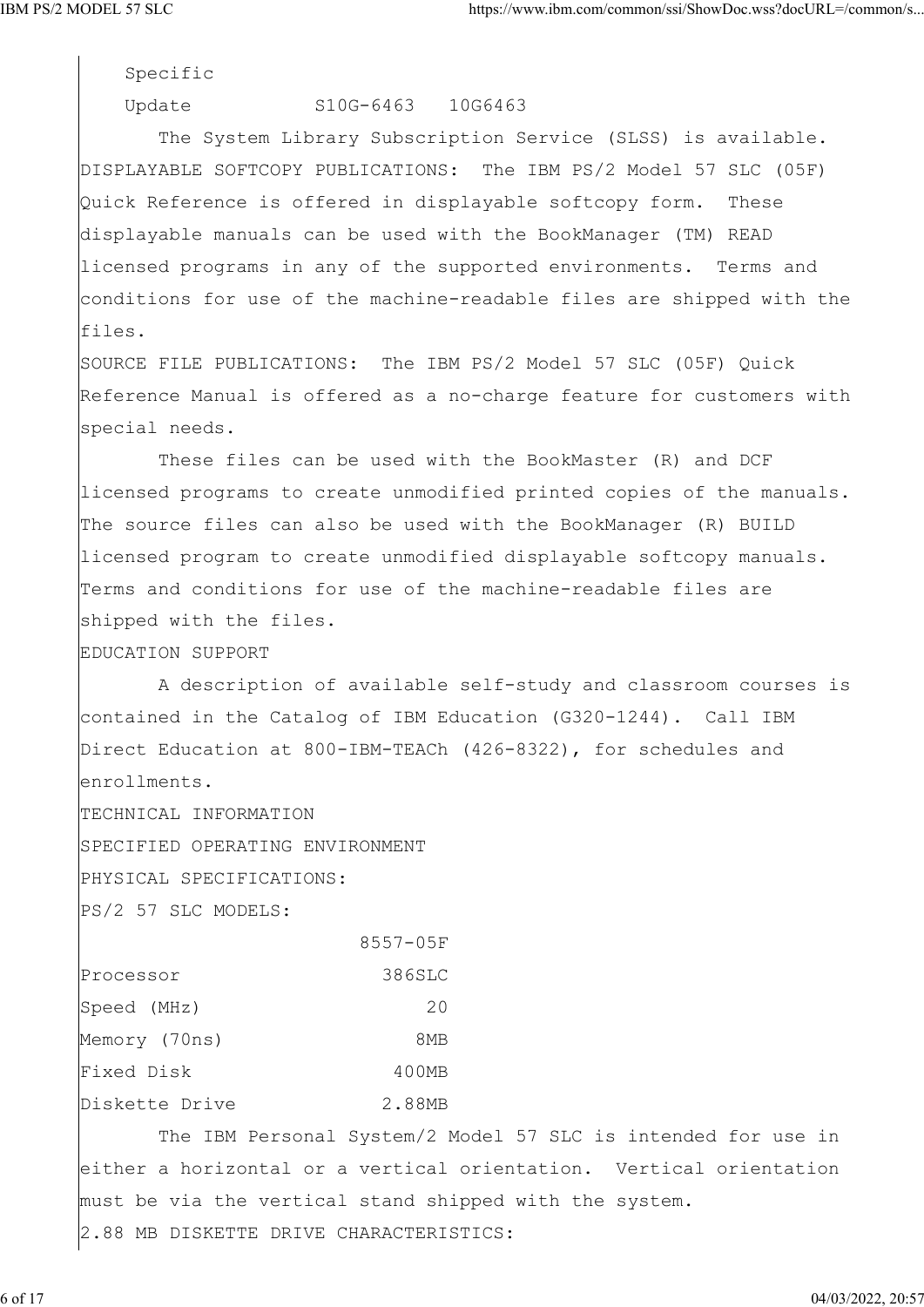| DISKETTE SIZE:                                                      | 1MB           | 2MB    | 4MB    |
|---------------------------------------------------------------------|---------------|--------|--------|
| Formatted Capacity (1)                                              | 720KB         | 1.44MB | 2.88MB |
| Bytes per sector                                                    | 512           | 512    | 512    |
| Sectors per track                                                   | 9             | 18     | 36     |
| Cylinders                                                           | 80            | 80     | 80     |
| Heads                                                               | 2             | 2      | 2      |
| (1) Format capacity is diskette dependent.                          |               |        |        |
| FIXED DISK DRIVE CHARACTERISTICS:                                   |               |        |        |
|                                                                     | 400MB         |        |        |
| Formatted capacity (2)                                              | 400MB         |        |        |
| Average seek time                                                   | 11ms          |        |        |
| Data transfer rate                                                  | $2.00$ MB/sec |        |        |
| Average latency                                                     | $6.95$ ms     |        |        |
| Sector interleave                                                   | 1:1           |        |        |
| (2) The licensed system programs, which include Basic Input Output  |               |        |        |
| System (BIOS), set configuration and features, test,                |               |        |        |
| backup/restore, and update system programs, are stored in three     |               |        |        |
| million bytes of a protected partition on the fixed disk drive.     |               |        |        |
| The formatted capacity is therefore reduced by three million bytes  |               |        |        |
| and the total user-accessible capacity may vary slightly based on   |               |        |        |
| operating environments. This partition is not affected when the     |               |        |        |
| drive is formatted using the FORMAT command provided in DOS or      |               |        |        |
| OS/2. The licensed system programs are also on the IBM PS/2 Model   |               |        |        |
| 57 SLC (05F) Reference Diskette.                                    |               |        |        |
| DIMENSIONS:                                                         |               |        |        |
| Width: 440mm (17.3 inches)<br>$\circ$                               |               |        |        |
| Depth: 394mm (15.5 inches)<br>$\circ$                               |               |        |        |
| Height: 169mm (6.7 inches)<br>$\circ$                               |               |        |        |
| Weight: 14.5kg (32.0 pounds)<br>$\circ$                             |               |        |        |
| ELECTRICAL:                                                         |               |        |        |
| Power supply: 197 watts<br>$\circ$                                  |               |        |        |
| Dual voltage controlled by manual switch on back of unit<br>$\circ$ |               |        |        |
| 100 to 125 (nominal) V ac; 50 to 60 Hz<br>$\circ$                   |               |        |        |
| 200 to 240 (nominal) V ac; 50 to 60 Hz<br>$\circ$                   |               |        |        |
| BTU OUTPUT:                                                         |               |        |        |
| 120 Btu/Hour (35 watts -- configuration as shipped)<br>$\circ$      |               |        |        |
| 1030 Btu/Hour (300 watts -- maximum configuration)<br>$\circ$       |               |        |        |
|                                                                     |               |        |        |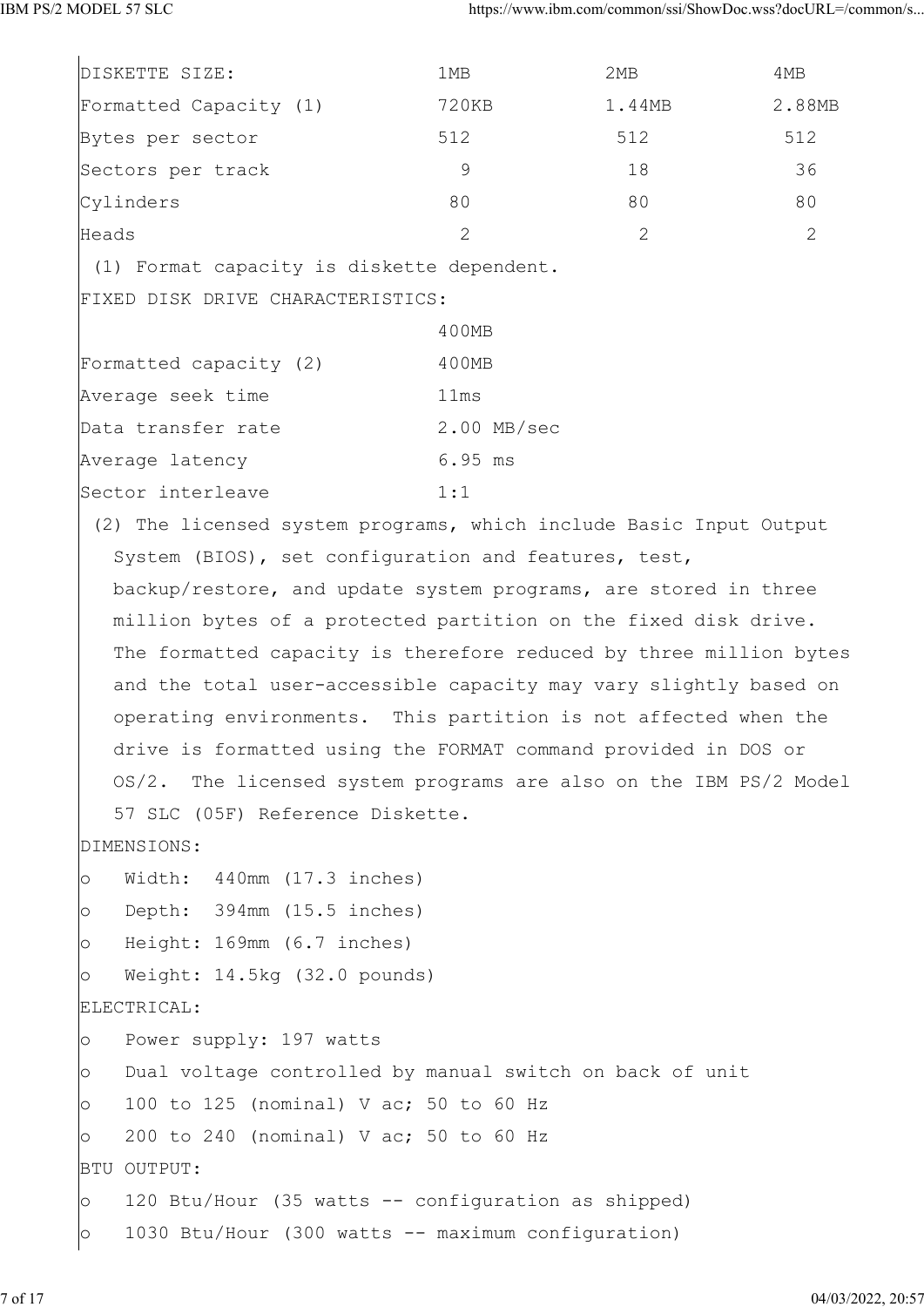```
NOISE LEVEL:
o Declared Acoustical Noise Emissions (idle mode): LWAD = 5.0 bels
            The noise emission level stated is the declared (upper
     limit) sound power level, in bels, for a random sample of
    machines, typically configured, and operating in idle mode; that
     is, powered on, but no DASD read/write or other I/O activity.
    All measurements made in accordance with ANSI S12.10 and reported
     in conformance with ISO 9296.
EQUIPMENT APPROVALS:
o FCC -- Certified to comply with Subpart J, Part 15 FCC Rules,
    Class B limits
o UL -- UL 1950, 1st Edition
o CSA -- CSA22.2 No. 220-M1986
OPERATING ENVIRONMENT:
o Ambient Air Temperature:
     - Power on: 10.0 to 35.0 (degs) C (50 to 95 (degs) F) at 0 to
        2133m (0 to 7000 feet)
       Power off: 10.0 to 43.0 (degs) C (50 to 110 (degs) F)
o Relative Humidity:
    - 8% to 80%
o Wet Bulb:
        - 22.8 (degs) C (73 (degs) F)
MACHINE REQUIREMENTS: The IBM PS/2 Model 57 SLC (05F) requires an
analog display (IBM 8504, 8507, 8512, 8514, 8515, 8516, 8518 or
equivalent).
PROGRAMMING REQUIREMENTS: One of the following operating systems is
required for the IBM PS/2 Model 57 SLC (05F):
o IBM DOS Version 5.0
o IBM Operating System/2 (R) Standard Edition Version 1.30.1 (3)
o IBM OS/2 Standard Edition Version 1.30.2
o IBM OS/2 Extended Edition Version 1.30.1 (3)
o IBM OS/2 Extended Edition Version 1.30.2
o IBM OS/2 Version 2.0
o IBM 4680 Operating System Version 2.0
o IBM 4680 Operating System Version 4.0
o AIX PS/2 Version 1.2.1 (with PTF P210900).
  (R) Registered trademark of International Business Machines
```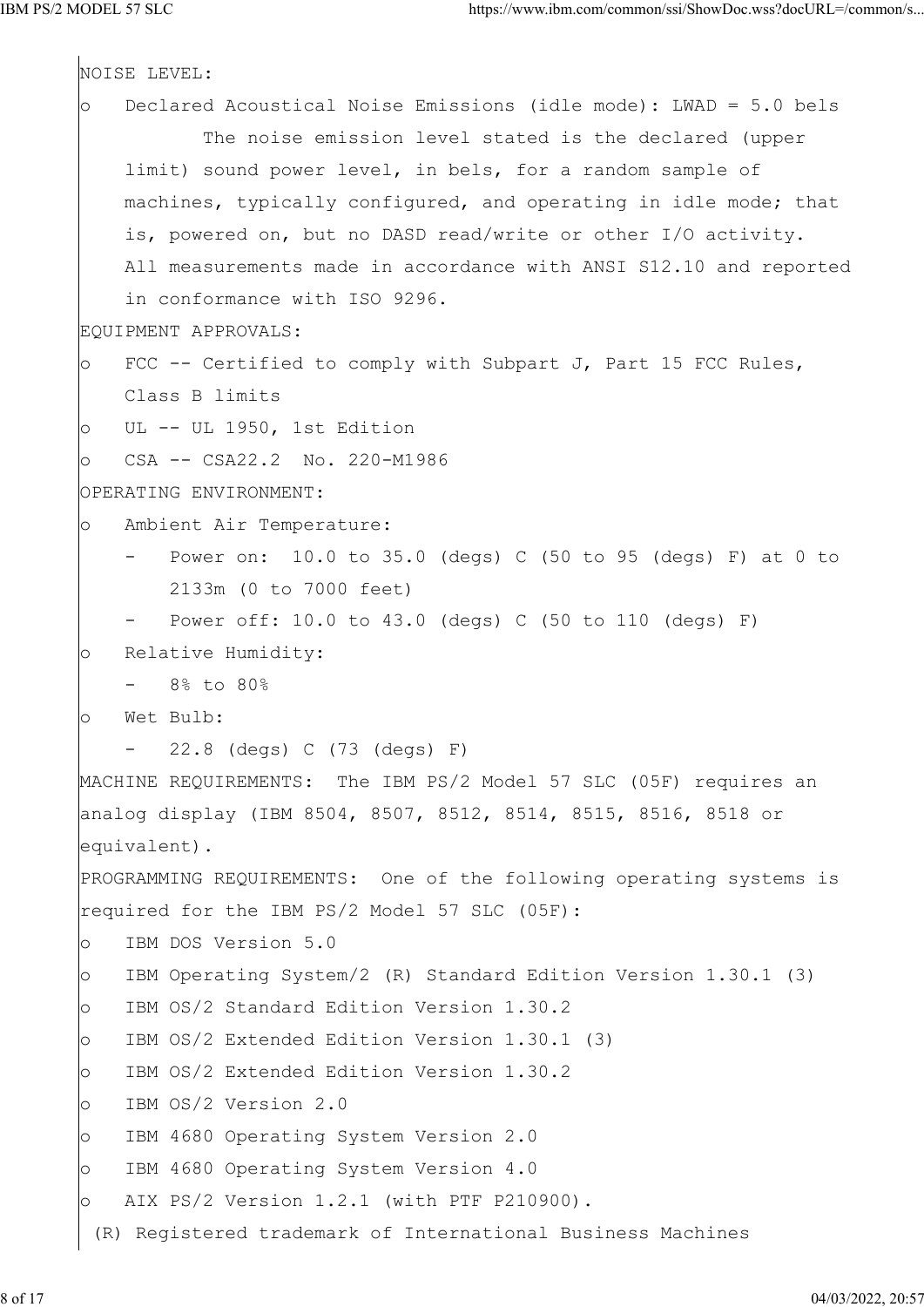Corporation.

 (3) OS/2 Version 1.30.2 is required if 57 SLC is connected to a LAN. COMPATIBILITY: The Model 57 SLC contains licensed System Programs, which include BIOS, set configuration and features, test, copy an option diskette, backup/restore and update system program. These System Programs are stored in a three million byte protected partition on the fixed disk drive. The initial machine load (IML) loads the BIOS program from the fixed disk drive into system memory. BIOS provides the hardware instructions and interfaces designed to support the standard features of the Model 57 SLC and to maintain compatibility with many software programs currently operating under DOS and OS/2 on the IBM Personal Computer XT (TM), IBM Personal Computer AT (R) and the IBM Personal System/2 family.

 Because of the high level of integration, features such the PS/2 Micro Channel memory adapter options are not supported.

 Because of the recent introduction of the new 2.88MB diskette drive, earlier versions or releases of operating systems or applications may not format diskette media correctly. Use of the proper level of operating system along with the new 2.88MB diskette drive will provide media sense of the 720KB, 1.44MB, and 2.88MB diskettes, giving greater ease in formatting, reading and writing diskettes.

NOTE: Refer to the 8557 Sales Manual pages, or contact your IBM representative, for a complete list of supported features and options, and compatible IBM and vendor software. The Sales Manual is updated periodically.

(TM) Trademark of International Business Machines Corporation.

 (R) Registered trademark of International Business Machines Corporation.

LIMITATIONS: The PS/2 Model 57 SLC (05F) system supports only 2MB, 4MB, and 8MB 70ns single in-line memory modules (SIMMs). To take advantage of enhanced performance via interleaved memory, SIMMs should be installed using all 2MB or all 4MB SIMMs. One, two or three 2MB SIMMs provide memory interleaving. Two or three 4MB SIMMs also provide memory interleaving. The 8MB SIMMs do not provide interleaving.

With 24-bit addressing, the maximum addressable memory space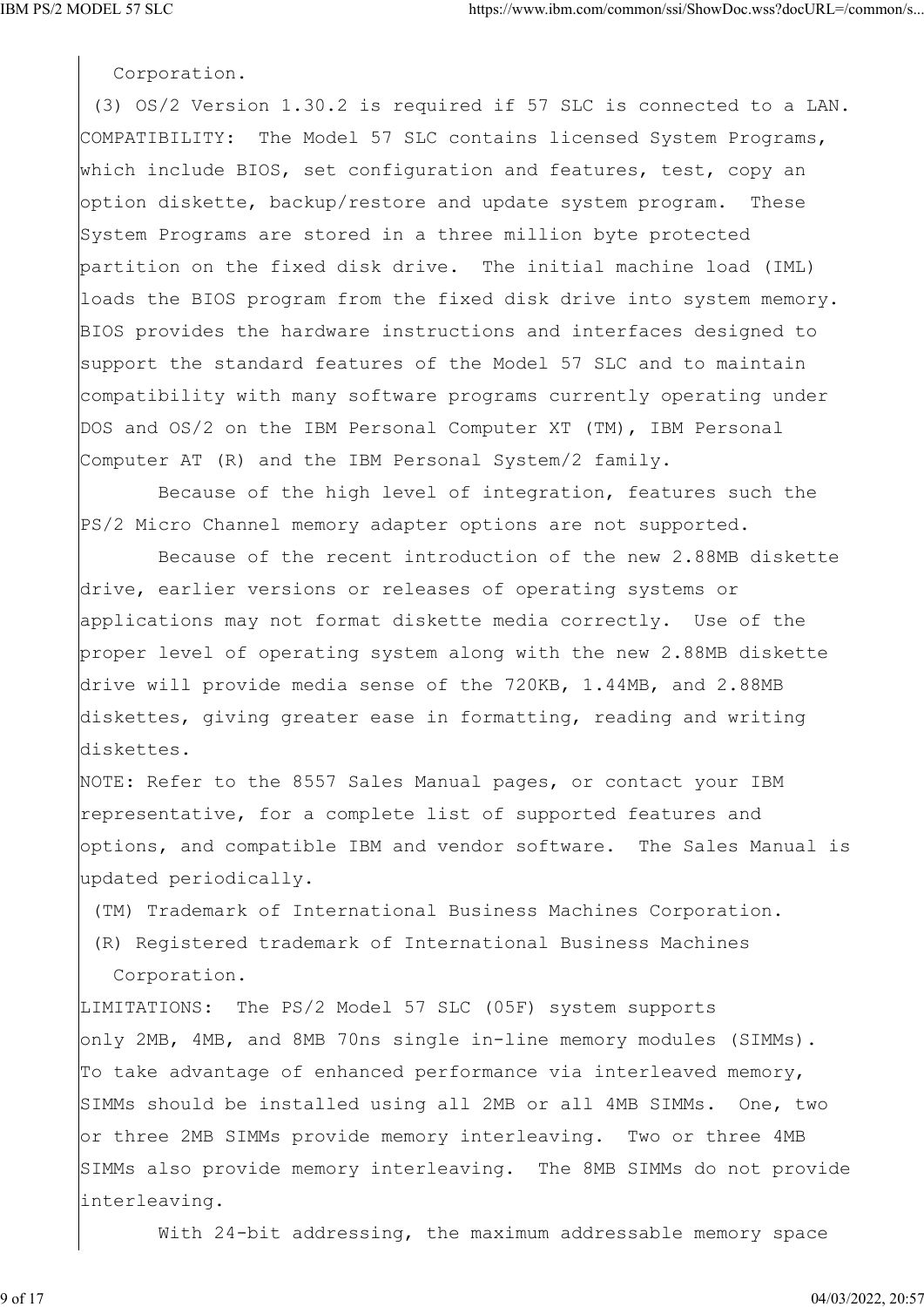is 16MB (Megabytes). The system reserves 128KB of memory when BIOS/POST is copied to RAM for execution in systems with less than 16MB of planar memory. The system reserves 1.375MB of memory in systems with 16MB of planar memory.

 Refer to the PROGRAMMING REQUIREMENTS section for operating systems limitations.

 The licensed System Programs include BIOS, set configuration and features, copy an option diskette, test, backup/restore, and update system program. These licensed System Programs are stored in three million bytes of a protected partition on the fixed disk drive. The formatted capacity is therefore reduced by three million bytes and the total user-accessible capacity may vary slightly based on operating environments. This partition is not affected when the drive is formatted using the FORMAT command provided in DOS or OS/2. The licensed System Programs are also provided on the IBM Personal System/2 Model 57 SLC Reference Diskette. High performance BIOS uses 128KB of system memory.

 Display adapter cards that use the Auxiliary Video Extension, when installed in an IBM PS/2 Model 57 SLC (05F), require installation in slot 2 and the attachment of a display to the system video connector during configuration of the system. The American National Standards Institute (ANSI) SCSI specification for the total SCSI cable length connected to a SCSI interface is six meters (approximately 19.7 feet) maximum. The length of the SCSI cable inside the Model 57 SLC is one meter. Therefore, the total length of all SCSI cables for external devices that operate from the external SCSI connector may not exceed a maximum of five meters (approximately 16.5 feet) including the cables inside each SCSI device.

 The following Micro Channel adapters, options and cables are NOT supported by the IBM Personal System/2 Model 57 SLC:

- o IBM Personal System 5.25-inch External Diskette Adapter/A (#8760, 6450245)
- o IBM Personal System/2 0-8MB Expanded Memory Adapter/A (#7259, 1497259)
- o IBM Personal System/2 1-8MB 286 Memory Expansion Adapter/A (#8285, 6450685)
- o IBM Personal System/2 2-8MB 286 Memory Expansion Adapter/A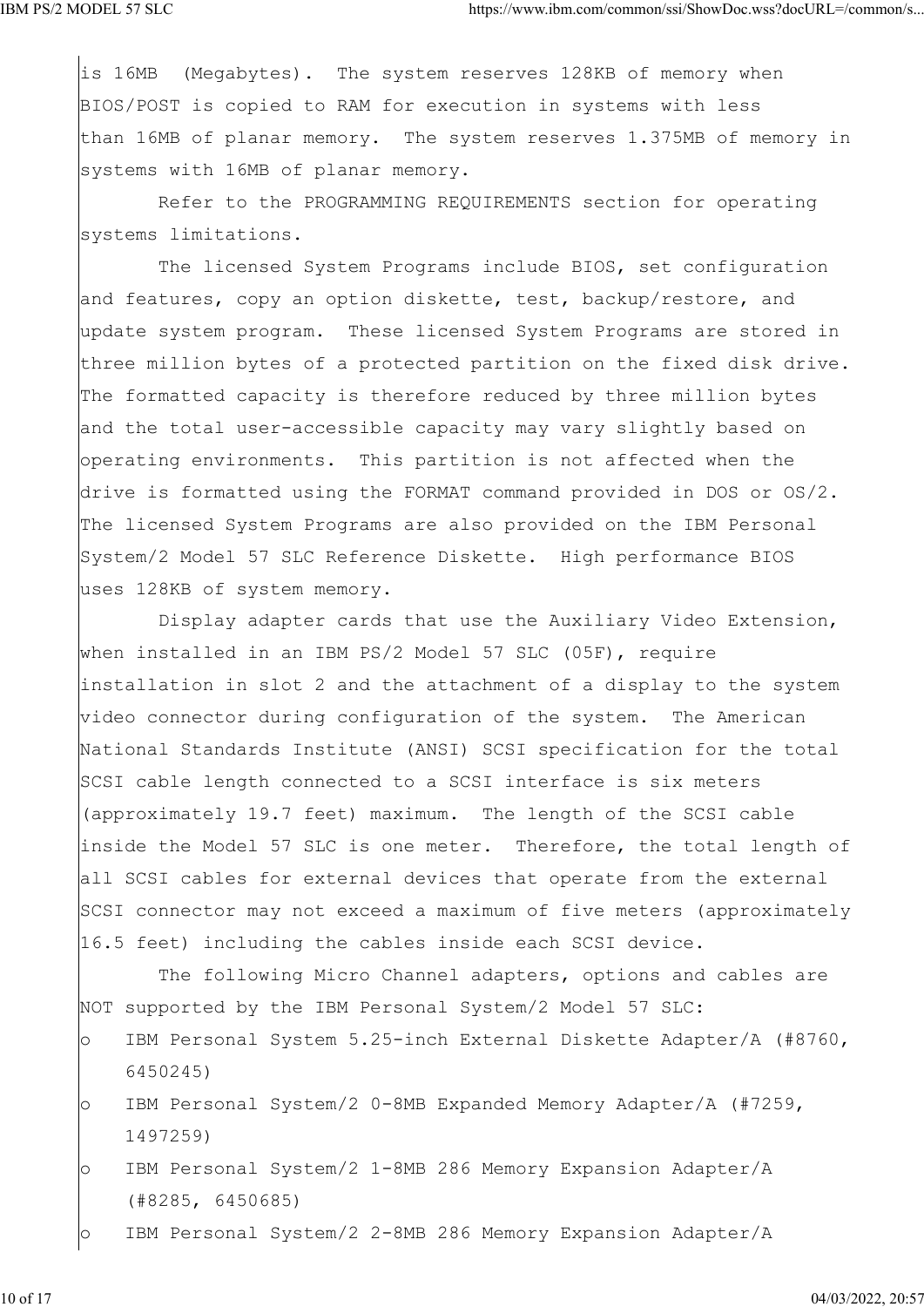```
 (#8286, 6450609)
o IBM Personal System/2 5.25-inch 1.2MB Internal Diskette Drive
    (#1006, 6451006)
o IBM 3363-A11 Optical Disk Drive
o IBM 3363-B01 Optical Disk Drive
o IBM Personal System/2 Image Adapter/A (#4324, 07F4400)
o IBM Personal System/2 Image Adapter/A 1MB (#0072, 44F9626)
o IBM Personal System/2 Image Adapter/A 3MB (#0073, 69F9724)
o IBM Personal System/2 Image Adapter/A 3MB 6091 (#0074, 44F9921)
o IBM Realtime Interface Co-Processor Portmaster (TM) Adapter/A --
    512KB (#6360, 53F2601)
o IBM Realtime Interface Co-Processor Portmaster Adapter/A -- 1MB
    (#6364, 53F2604)
o IBM Realtime Interface Co-Processor Portmaster Adapter/A -- 2MB
    (#6368, 53F2607)
o IBM Realtime Interface Co-Processor 8-Port RS-232 Interface
    Board/A (#6362, 53F2610)
o IBM Realtime Interface Co-Processor 8-Port RS-422 Interface
    Board/A (#6363, 53F2613)
o IBM Realtime Interface Co-Processor Selectable Interface Board/A
    (#6365, 53F2616)
o IBM Realtime Interface Co-Processor Portmaster 8-Port Cable
    (#6366, 53F2619)
o IBM Realtime Interface Co-Processor Selectable Cable (#6367,
    53F2622)
o IBM Realtime Interface Co-Processor x.21 Cable (#6717, 57F2746)
o IBM Realtime Interface Co-Processor V.35 Cable (#6718, 57F2748)
o IBM Realtime Interface Co-Processor Surge Protection Adapter
    (#6361, 53F2625)
o IBM Realtime Interface Co-Processor 8-Port RS-232 Interface
    Board/A Hardware Maintenance Library (#6206, 33F5338)
o IBM Realtime Interface Co-Processor 8-Port RS-422 Interface
    Board/A Hardware Maintenance Library (#6207, 33F5339)
o IBM Realtime Interface Co-Processor Selectable Interface Board/A
    Hardware Maintenance Library (#6208, 33F5340)
o IBM Realtime Interface Co-Processor Six-Port V.35 Interface
```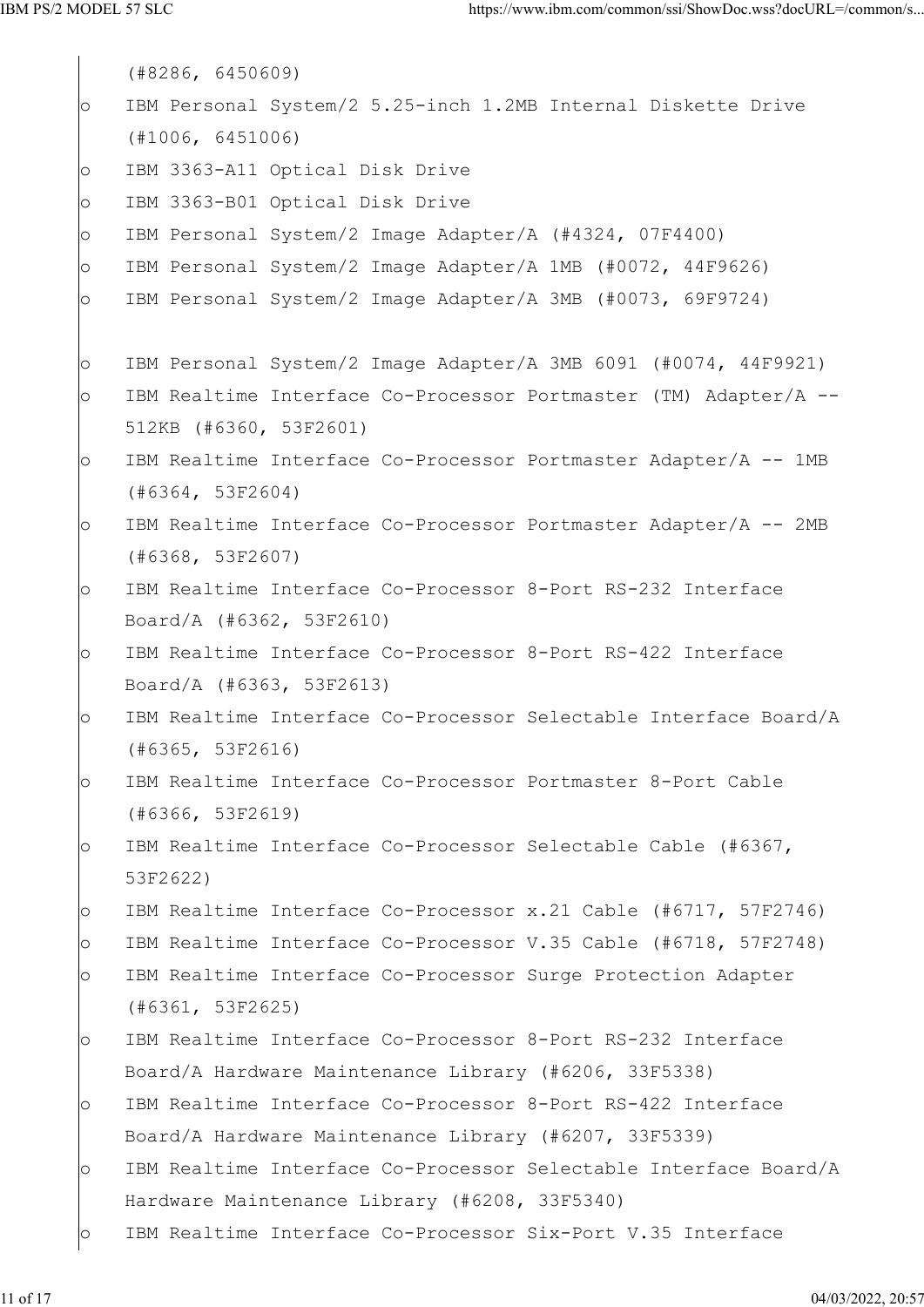Board/A (#1210, 72F0163) o IBM Realtime Interface Co-Processor Six-Port V.35 Interface Board/A Hardware Maintenance Library (#1212, 72F0166) o IBM Realtime Interface Co-Processor Six-Port X.21 Interface Board/A (#1170, 72F0176) o IBM Realtime Interface Co-Processor Six-Port X.21 Interface Board/A Hardware Maintenance Library (#1171, 72F0178) o IBM Realtime Interface Co-Processor 6-Port V.35 Cable (#1211, 72F0165) o IBM Realtime Interface Co-Processor 6-Port X.21 Cable (#2028, 05F2028). PLANNING INFORMATION CUSTOMER RESPONSIBILITIES: The PS/2 Model 57 SLC (05F) system is designated as customer setup. Customer setup instructions are shipped with the system. CABLE ORDERS: There are no cabling requirements other than for system power, keyboard and display connections. Cables are provided with the system unit and display, and the instructions are provided as part of the initial setup. INSTALLABILITY: The PS/2 Model 57 SLC (05F) requires about 15 minutes for installation. Installation includes unpacking, setting up and powering on the system. Additional time is required to install other adapters and features. HELPWARE (TM) SUPPORT: o PS/2 HelpCenter The customer can ask any questions about the preinstalled operating system or the mouse, by calling the HelpCenter at 800-PS2-2227 (772-2227). An IBM representative will work with the customer to answer any questions including how to get started with DOS applications, how to delete modules to free up fixed disk space, and will provide references to support offerings,

 education and any other solutions necessary to ensure customer satisfaction.

o 30-Day Money Back Guarantee

 As with all our PS/2 products, IBM has a high level of confidence in the capability of the product to meet the end user's needs. Therefore, this product is eligible under the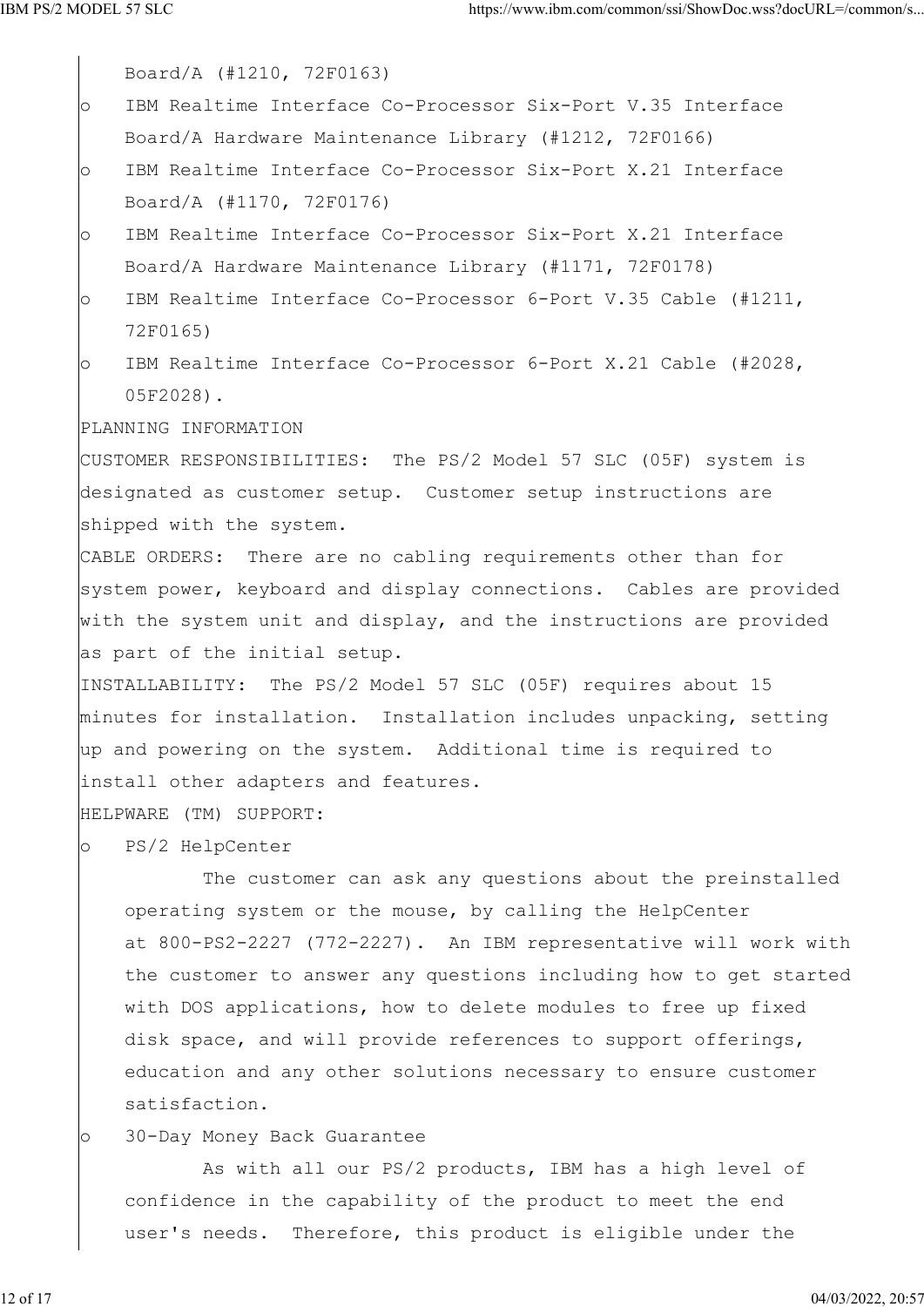30-day money back guarantee program. The preinstalled system may be returned to the place of purchase, for any reason, within 30 days. The returned system must include all components and must be returned following the procedures in the National Distribution Division's announcement NDD 92-147, dated March 17, 1992, or contact your IBM representative or IBM Authorized Remarketer. However, if the end user's requirements are best addressed by DOS 5.0 and is satisfied with the system overall, the preinstalled system should not be returned. Instead, the PS/2 HelpCenter should be contacted. The PS/2 HelpCenter will assist the customer by providing DOS 5.0 to replace the preinstalled OS/2 on the system and instructing the end user on how to initiate a self-destruct procedure for the OS/2 Version 2.0. (TM) Trademark of International Business Machines Corporation. PACKAGING: PRODUCT SHIP GROUP IBM PS/2 Model 57 SLC System Unit Carton 8557-05F U.S. English Customer Information Assembly -- Quick Reference -- OS/2 Version 2.0 Document Pack -- PS/2 Mouse -- U.S. Line Cord -- Keyboard Cable PRODUCT SHIP GROUP IBM PS/2 Model 57 SLC Keyboard Carton (customer selection dependant) IBM Enhanced Keyboard (101 key) (default) or Keyboard Carton (customer selection dependant) IBM PS/2 Space Saving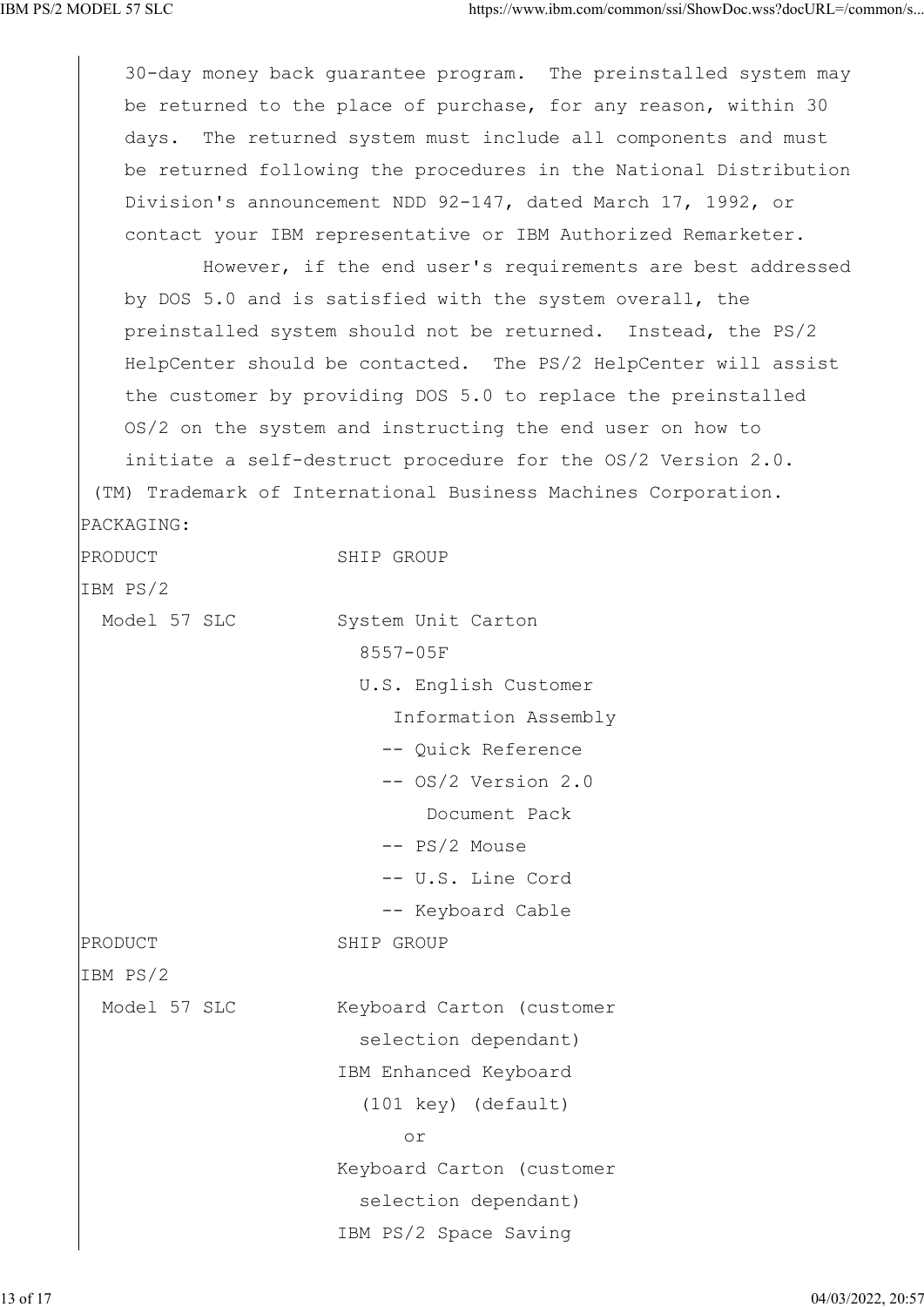Keyboard (84 key) or Keyboard Carton (customer selection dependant) IBM Host Connected Keyboard (122 key) ACCESSORIES AND/OR SUPPLIES: The 3.5-inch, 4.0MB diskettes (72X6111) can be purchased from IBM Authorized Supplies Dealers, IBM Authorized Distributors, or from IBM Telemarketing Operations (TMO). Call IBM TMO at 800-IBM-2468 (426-2468). Mail orders should be sent to: IBM Corporation IBM Telemarketing Operations One Culver Road Dayton, NJ 08810 SECURITY, AUDITABILITY AND CONTROL Security and auditability features of this product are: o A mechanical lock to allow the user to lock the system cover o A power-on password used to prevent the use of the system by unauthorized persons o Set Keyboard Password used to lock the keyboard without turning the system off o Set Network Server Mode allows the system keyboard to be locked to all entries except the password and at the same time, allows other computers on the network to access the fixed disk. The small computer system interface (SCSI), as defined in the American National Standards Institute (ANSI) standard X3.131-1986, provides a port for the attachment of external devices. The IBM PS/2 Model 57 SLC (05F) is in conformance with this standard and has an external port. A data security exposure exists, even with power-on password installed, since external SCSI controllers can attach through the external SCSI port and gain undetected read or write access to data stored on internal and external SCSI devices. Physical access to the system and external SCSI devices must be controlled to limit this exposure. User management is responsible for evaluation, selection and

implementation of security features, administrative procedures and

14 of 17 04/03/2022, 20:57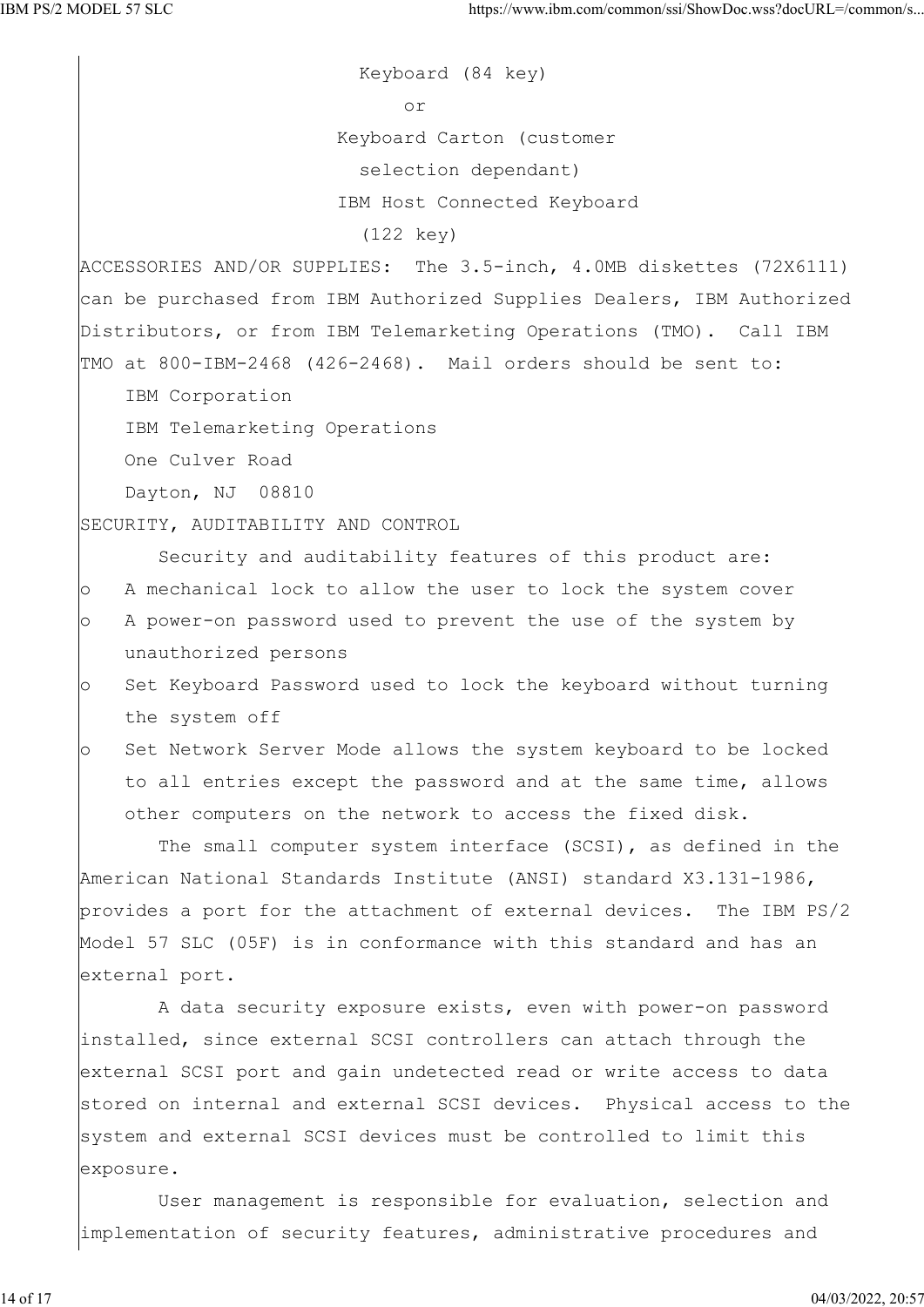appropriate controls in application systems and communications facilities.

TERMS AND CONDITIONS

VOLUME DISCOUNT: Volume purchasing is available under the Volume Discounts section of the IBM Customer Agreement (ICA).

 The PS/2 Model 57 SLC (8557-05F) is included in Category A, Discount Group 1, of the Volume Discount Exhibit -- Workstations and Related I/O (WKSN2).

NOTE: The PS/2 Model 57 SLC (8557-05F) is available for commitment attainment only, and is not offered for a discount when purchased under a volume commitment to the Volume Discount Exhibit -- Workstations and Related I/O (WKSN2).

 Software components do not aggregate to the Exhibit for Personal Computer/System Programs.

 For further information regarding volume orders, contact your IBM marketing representative.

IBM CREDIT CORPORATION FINANCING: Term leases and installment payment plans are available for commercial and state and local government customers.

CUSTOMER FULFILLMENT OPTION APPLIES: Yes, at the system level only. LICENSING: IBM programs included with the PS/2 Model 57 SLC (8557-05F) are licensed under the terms and conditions of the IBM Program License Agreement and IBM System Programs License Agreement. A copy of these Agreements are included in the documentation that ship with the systems.

WARRANTY PERIOD: System Hardware: One year. OS/2 Programs: Three months.

WARRANTY SERVICE: Customer Carry-In Repair (CCR). ALTERNATIVE SERVICE: IBM On-Site Repair (IOR). MAINTENANCE SERVICE: IBM On-Site Repair (IOR). IBM HOURLY SERVICE RATE CLASSIFICATION: One.

 IBM Warranty Service, Maintenance Service or IBM Hourly Service may be obtained by calling 800-IBM-SERV (426-7378). IBM Hourly Service is available at the applicable rate and terms, including element exchange price if applicable. VOLUME MAINTENANCE OPTION: The announced product is an eligible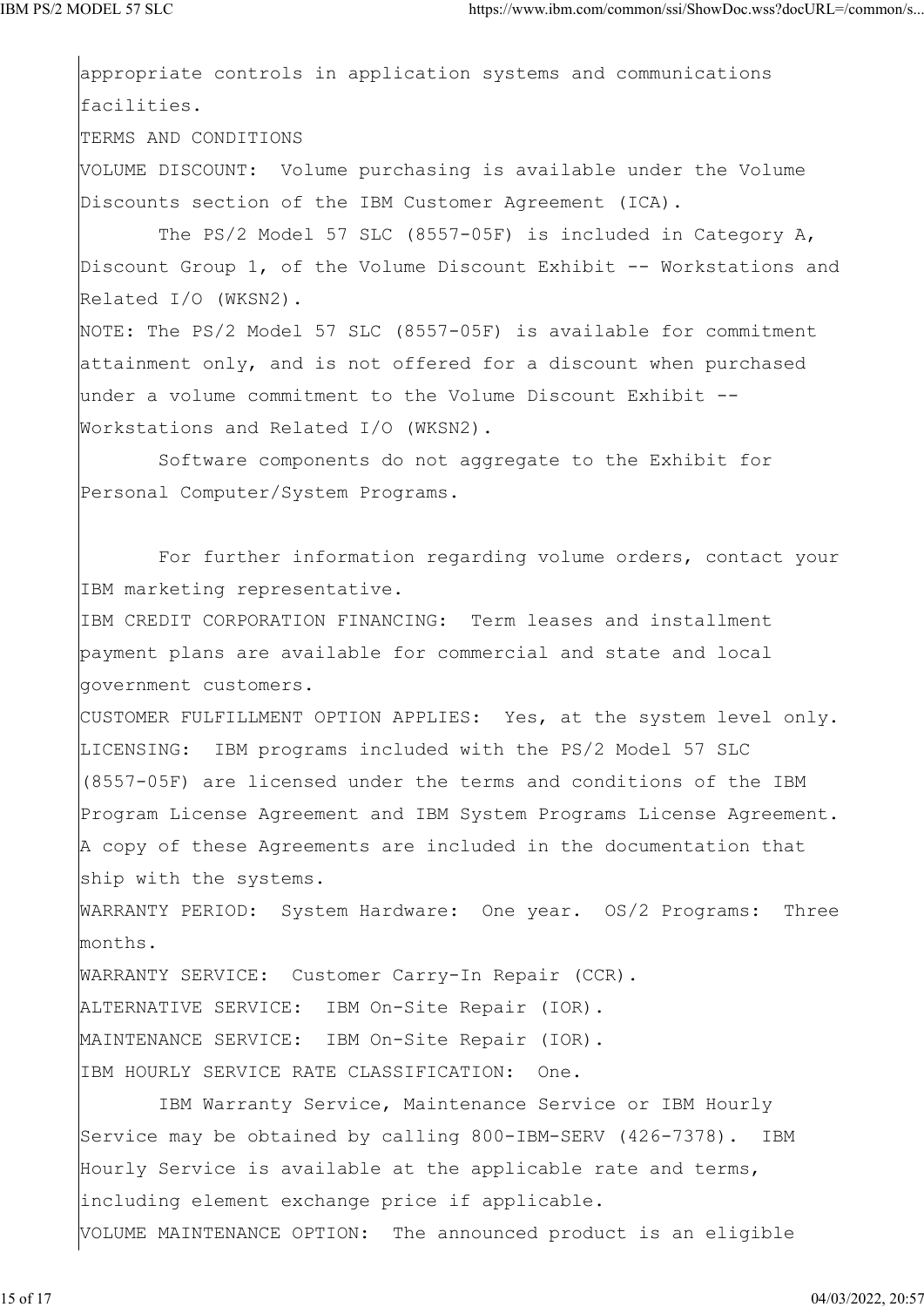machine and a qualifying machine for the Volume Maintenance Option\* of the ICA. MID-RANGE SYSTEM OPTION: The announced product is an eligible machine for the Mid-Range System Option\* of the ICA. ELIGIBLE DISCOUNT PERCENT TYPES THREE YEAR FIVE YEAR 8557 17% 22% CORPORATE SERVICE OPTION: The announced product is an eligible machine for the Corporate Service Option\* of the ICA. \* A revised exhibit will be available at a later date. DISCOUNT PERCENT THREE YEAR FIVE YEAR Network 25% 30% System  $17\frac{8}{9}$  22% EXTENDED MAINTENANCE OPTION: The announced product is an eligible machine for the Extended Maintenance Option\* of the ICA. CENTRAL FACILITY MAINTENANCE SERVICE OPTION: The announced product is an eligible machine for Central Facility Maintenance Service Option\* of the ICA. A minimum number of six machines is required to be at the central facility before requesting maintenance service. The Additional Maintenance Charge Factor is currently 0.5 hours. The terms and conditions are stated in the Attachment for Central Facility Maintenance Service Option. \* A revised exhibit will be available at a later date. PRODUCT AVAILABILITY STATUS: New product available. CUSTOMER SETUP: Yes. LICENSED INTERNAL CODE: No. IBM EDUCATION ORDER CENTER: This product is available for ordering through the IBM Education Order Center. Note that availability through the Education Order Center may not coincide with the product availability dates noted in other sections of this document. The IBM Education Order Center is the order processing location for selected personal computers and related hardware/software for eligible education end users. Eligible end users are defined as faculty and staff members of qualified kindergarten through twelfth grade educational institutions and

16 of 17 04/03/2022, 20:57